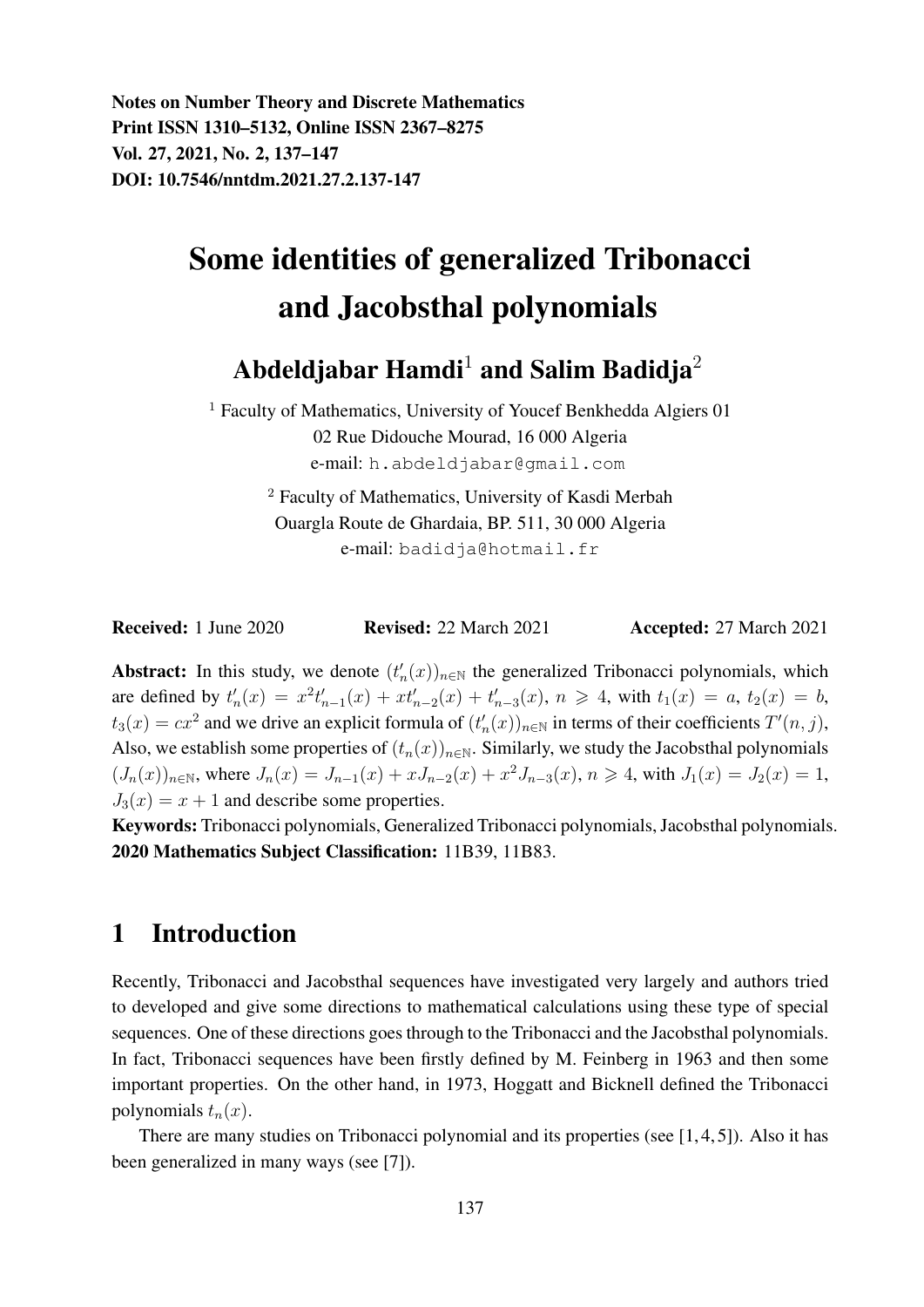The first main idea in this paper is to study the generalized Tribonacci polynomials  $t'_n(x)$ .

After this, we show the link between  $t'_n(x)$  and  $t_n(x)$  by using the Q-matrix. We derive an explicit formula for the generalized Tribonacci polynomials with the element of array  $T'(n, j)$ (see Definition 3.2).

Finally in the analogous sense, we investigate everything that was previously done (on Tribonacci polynomials) for the other kind of polynomials called Jacobsthal polynomials  $J_n(x)$ . Hence, we establish some properties of the Jacobsthal polynomials  $J_n(x)$ 

### 2 Preliminaries

**Definition 2.1** ([5]). The Tribonacci polynomials  $t_n(x)$  are defined by

$$
\begin{cases}\n t_n(x) = x^2 t_{n-1}(x) + x t_{n-2}(x) + t_{n-3}(x), \\
 t_0(x) = 0, t_1(x) = 1, t_2(x) = x^2\n\end{cases}
$$
\n(1)

In [5], Tribonacci array is defined in the following way: Let  $T(n, j)$  denote the element in row *n* and column *j* of this array, where  $n > j > 0$ . It satisfies the recurrence relation

$$
T(n, j) = T(n - 1, j) + T(n - 2, j - 1) + T(n - 3, j - 2)
$$

where  $n > 4$ . The following table shows the first elements.

| $\it n$        |              |                |                |                 |              |  |  | Sums           |
|----------------|--------------|----------------|----------------|-----------------|--------------|--|--|----------------|
| 1              |              |                |                |                 |              |  |  |                |
| $\overline{2}$ | 1            |                |                |                 |              |  |  | 1              |
| 3              | 1            | 1              |                |                 |              |  |  | $\overline{2}$ |
| 4              | $\mathbf{1}$ | $\overline{2}$ | $\overline{1}$ |                 |              |  |  | 4              |
| 5              | 1            | 3              | -3             |                 |              |  |  | 7              |
| 6              | 1            | 4              | 6              | 2               |              |  |  | 13             |
| 7              | $\mathbf{1}$ | 5 <sup>5</sup> | 10             | $7\overline{ }$ | $\mathbf{1}$ |  |  | 24             |
| 8              | 1            | 6              | 15             | 16              | 6            |  |  |                |

Table 1. Tribonacci coefficients.

Using the elements of the Tribonacci array  $T(n, j)$ , Tribonacci polynomial  $t_n(x)$  is defined [5] by the formula

$$
t_n(x) = \sum_{j=0}^{[(2n-2)/3]} T(n,j)x^{2n-3j-2}
$$

**Definition 2.2** ([1]). The generalized Tribonacci sequence  $(T'_n)_{n \in \mathbb{N}}$  is defined by the recurrence linear relation

$$
\begin{cases}\nT'_{n} = T'_{n-1} + T'_{n-2} + T'_{n-3}, n \ge 4 \\
T'_{1} = a, T'_{2} = b, T'_{3} = c, \text{ for } a, b \text{ and } c \in \mathbb{Z}\n\end{cases} (2)
$$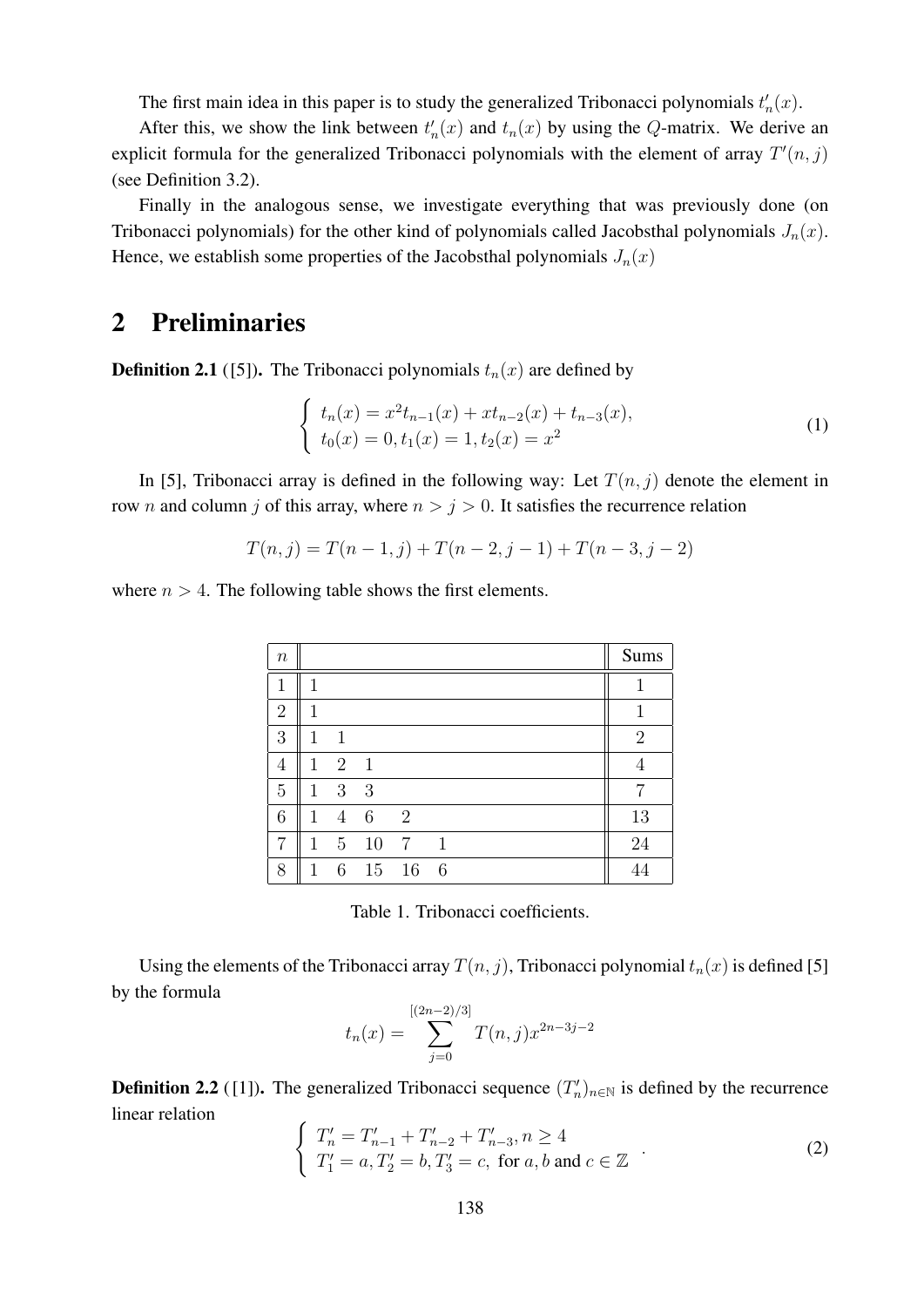**Theorem 2.1** ([8]). The Tribonacci numbers  $T_n$  can be expressed by using Binet's formula, we get

$$
T_n = \frac{a^{n+1}}{(\alpha - \beta)(\alpha - \gamma)} + \frac{\beta^{n+1}}{(\beta - \alpha)(\beta - \gamma)} + \frac{\gamma^{n+1}}{(\gamma - \alpha)(\gamma - \beta)},
$$
(3)

where  $\alpha$ ,  $\beta$  and  $\gamma$  are the distinct roots of the cubic equation  $x^3 - x^2 - x - 1 = 0$ ,

**Theorem 2.2** ([7]). The *n*-th Tribonacci polynomial is given by

$$
t_n(x) = \frac{\mathfrak{R}_1^{n+1}}{(\mathfrak{R}_1 - \mathfrak{R}_2)(\mathfrak{R}_1 - \mathfrak{R}_3)} + \frac{\mathfrak{R}_2^{n+1}}{(\mathfrak{R}_2 - \mathfrak{R}_1)(\mathfrak{R}_2 - \mathfrak{R}_3)} + \frac{\mathfrak{R}_3^{n+1}}{(\mathfrak{R}_3 - \mathfrak{R}_1)(\mathfrak{R}_3 - \mathfrak{R}_2)},\qquad(4)
$$

where  $\mathfrak{R}_1$ ,  $\mathfrak{R}_2$  and  $\mathfrak{R}_3$  are the distinct roots of the characteristic polynomial of (1)

$$
t^3 - x^2t^2 - xt - 1 = 0 \tag{5}
$$

**Definition 2.3** ([7]). The Tricobsthal polynomials are defined by the recurrence linear relation

$$
\begin{cases}\nJ_n(x) = J_{n-1}(x) + xJ_{n-2}(x) + x^2J_{n-3}(x), \text{ for } n \ge 4 \\
J_1(x) = J_2(x) = 1, J_3(x) = x + 1\n\end{cases} (6)
$$

If we take  $x = 1$ , then  $J_n(1) = t_n(1) = T_n$  becomes the famous Tribonacci sequence. Analogously, we can define generalized Tricobsthal polynomials as follows

Definition 2.4. *The generalized Tricobsthal polynomials are defined by recurrence linear relation, given by*

$$
\begin{cases}\nJ'_n(x) = J'_{n-1}(x) + xJ'_{n-2}(x) + x^2J'_{n-3}(x), \text{for } n \ge 4 \\
J'_1(x) = a, J'_2(x) = b, J'_3(x) = c_1x + c_0\n\end{cases}
$$
\n(7)

*where parameters*  $c_1$  *are positive integers and*  $a, b, c_0$  *are non-negative integers.* 

When  $a = b = c_1 = c_0 = 1$ , then one gets Tricobsthal polynomials introduced earlier.

Theorem 2.3. *The* n*-th Tricobsthal polynomials is given by*

$$
j_n(x) = \frac{(\mathfrak{R}'_1)^{n+1}}{(\mathfrak{R}'_1 - \mathfrak{R}_2)(\mathfrak{R}'_1 - \mathfrak{R}'_3)} + \frac{(\mathfrak{R}'_2)^{n+1}}{(\mathfrak{R}'_2 - \mathfrak{R}'_1)(\mathfrak{R}'_2 - \mathfrak{R}'_3)} + \frac{(\mathfrak{R}'_3)^{n+1}}{(\mathfrak{R}'_3 - \mathfrak{R}'_1)(\mathfrak{R}'_3 - \mathfrak{R}'_2)},
$$
(8)

where  $\mathfrak{R}_1'$ ,  $\mathfrak{R}_2'$  and  $\mathfrak{R}_3'$  are the distinct roots of the characteristic polynomials of (6)

$$
t^3 - t^2 - xt - x^2 = 0 \tag{9}
$$

# 3 Main results

#### 3.1 Properties of generalized Tribonacci polynomials

**Definition 3.1.** The generalized Tribonacci polynomials  $t'_{n}(x)$ , are defined by recurrence linear *relation*

$$
\begin{cases}\n t'_n(x) = x^2 t'_{n-1}(x) + x t'_{n-2}(x) + t'_{n-3}(x), n \ge 4 \\
 t'_1(x) = a, t'_2(x) = b, t'_3(x) = cx^2\n\end{cases} \tag{10}
$$

**Theorem 3.1.** *For*  $n > 4$ *, we have* 

$$
t'_{n}(x) = ct_{n-2}(x) + b[xt_{n-3}(x) + t_{n-4}(x)] + at_{n-3}(x).
$$
 (11)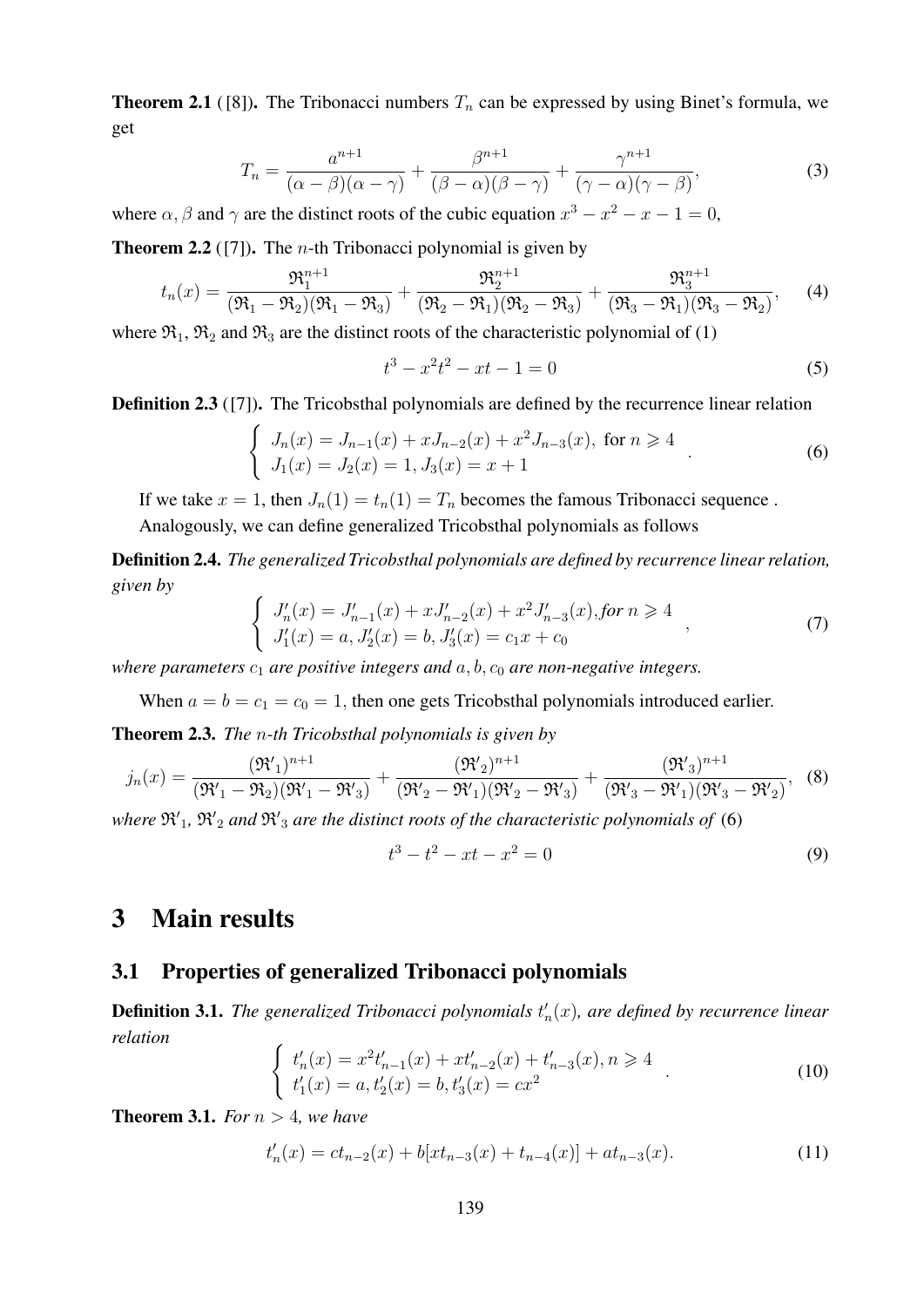*Proof.* We define the square matrix Q of order 3 as:

$$
Q = \left[ \begin{array}{rrr} x^2 & x & 1 \\ 1 & 0 & 0 \\ 0 & 1 & 0 \end{array} \right]
$$

such that  $\det Q = 1$ , Q is called the generating matrix for the recurrence relation (10). So

$$
\begin{pmatrix} t'_{n+3}(x) \\ t'_{n+2}(x) \\ t'_{n+1}(x) \end{pmatrix} = \begin{pmatrix} x^2 & x & 1 \\ 1 & 0 & 0 \\ 0 & 1 & 0 \end{pmatrix}^n \begin{pmatrix} t'_3(x) \\ t'_2(x) \\ t'_1(x) \end{pmatrix}
$$

it is well known [5] that

$$
\begin{pmatrix} x^2 & 1 & 0 \ x & 0 & 1 \ 1 & 0 & 0 \end{pmatrix}^n = \begin{pmatrix} t_{n+1}(x) & t_n(x) & t_{n-1}(x) \ x t_n(x) + t_{n-1}(x) & x t_{n-1}(x) + t_{n-2}(x) & x t_{n-2}(x) + t_{n-3}(x) \ t_n(x) & t_{n-1}(x) & t_{n-2}(x) \end{pmatrix},
$$

which implies that

$$
\begin{pmatrix} t'_{n+3}(x) \\ t'_{n+2}(x) \\ t'_{n+1}(x) \end{pmatrix} = \begin{pmatrix} t_{n+1}(x) & xt_n(x) + t_{n-1}(x) & t_n(x) \\ t_n(x) & xt_{n-1}(x) + t_{n-2}(x) & t_{n-1}(x) \\ t_{n-1}(x) & xt_{n-2}(x) + t_{n-3}(x) & t_{n-2}(x) \end{pmatrix} \begin{pmatrix} t'_3(x) \\ t'_2(x) \\ t'_1(x) \end{pmatrix}.
$$

Then

$$
t'_{n}(x) = cx^{2}t_{n-2}(x) + b[xt_{n-3}(x) + t_{n-4}(x)] + at_{n-3}(x).
$$

**Remark 3.1.** *If*  $x = 1$ *, we have* 

$$
T'_n = cT_{n-2} + b[T_{n-3} + T_{n-4}] + aT_{n-3}.
$$

**Proposition 3.1.** *For every integer*  $n \geq 6$ *, we have* 

$$
t'_{n}(x) = t'_{1}(x) + t'_{2}(x) + t'_{3}(x) + (x^{2} + x) \sum_{k=3}^{n-3} t'_{k}(x) + (x^{2} - 1)(t'_{n-1}(x) + t'_{n-2}(x)) + xt'_{n-2}(x).
$$

**Remark 3.2.** The Tribonacci polynomials  $\{t_n(x)\}_{n\geq 0}$  can be extended to negative subscripts by *defining:*

$$
\begin{cases}\n t_{-n}(x) = t_{-(n-3)}(x) - x^2 t_{-(n-2)}(x) - xt_{-(n-1)}(x), n \ge 3 \\
 t_0(x) = t_{-1}(x) = 0, t_{-2}(x) = 1\n\end{cases} (12)
$$

**Proposition 3.2.** *For*  $n \geq 3$ *, we have* 1)  $t_{-n}(x) = (1+x^3)t_{-n+3}(x) - xt_{-n+4}(x)$ 2)  $t_{-n}(x) = [t_{n-1}(x)]^2 - t_n(x)t_{n-2}(x)$ 

*Proof.* 1) Proved by using the recurrence relation (12). 2) It is well known [5] that

$$
Q = \left[ \begin{array}{rrr} x^2 & x & 1 \\ 1 & 0 & 0 \\ 0 & 1 & 0 \end{array} \right]
$$

such that  $\det(Q) = 1$ , and  $Q^{-n} = (Q^n)^{-1}$ , it follows that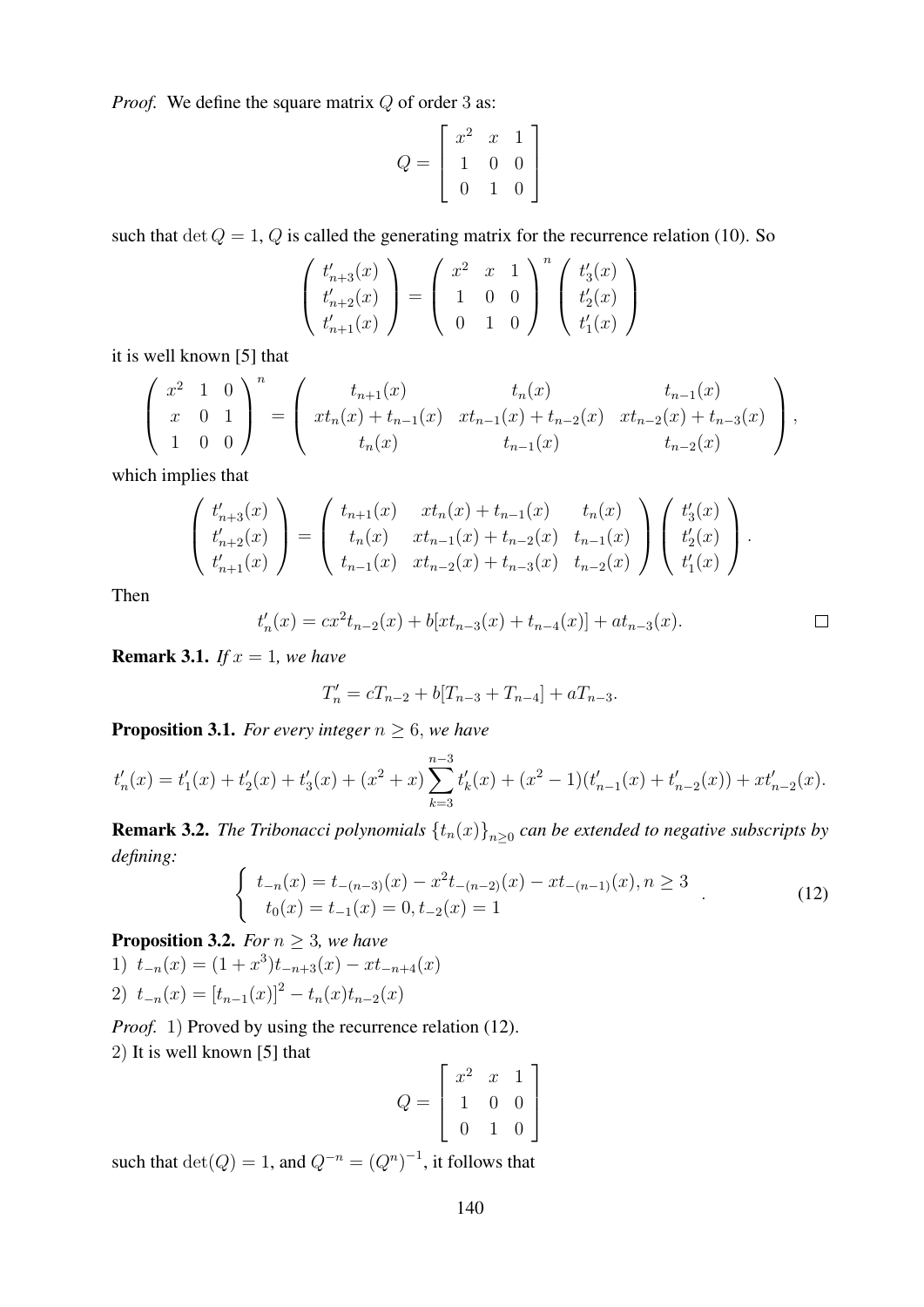$$
Q^{-n} = \begin{pmatrix} t_{-n+1}(x) & xt_{-n}(x) + t_{-n-1}(x) & t_{-n}(x) \\ t_{-n}(x) & xt_{-n-1}(x) + t_{-n-2}(x) & t_{-n-1}(x) \\ t_{-n-1}(x) & xt_{-n-2}(x) + t_{-n-3}(x) & t_{-n-2}(x) \end{pmatrix}
$$

and

$$
(Q^{n})^{-1} = \begin{pmatrix} [t_{n-2}(x)]^{2} - t_{n-1}(x)t_{n-3}(x) & t_{n}(x)t_{n-3}(x) - t_{n-1}(x)t_{n-2}(x) & [t_{n-1}(x)]^{2} - t_{n}(x)t_{n-2}(x) \ \ \left[ (t_{n-1}(x)]^{2} - t_{n}(x)t_{n-2}(x) & t_{n+1}(x)t_{n-2}(x) - t_{n}(x)t_{n-1}(x) & [t_{n}(x)]^{2} - t_{n+1}(x)t_{n-1}(x) \ \ \left[ (t_{n}(x)]^{2} - t_{n+1}(x)t_{n-1}(x) & t_{n+2}(x)t_{n-1}(x) - t_{n+1}(x)t_{n}(x) & [t_{n+1}(x)]^{2} - t_{n+2}(x)t_{n}(x) \ \ \end{pmatrix}
$$

Then

$$
t_{-n}(x) = [t_{n-1}(x)]^2 - t_n(x)t_{n-2}(x).
$$

#### 3.2 Generalized Tribonacci array

**Definition 3.2.** Let  $T'(n, j)$  denote the element in row n and column j of the generalized Tribonacci *array. It satisfies the recurrence relation*

$$
\begin{cases}\nT'(n,j) = T'(n-1,j) + T'(n-2,j-2) + T'(n-3,j-4) \\
T'(n+3,3) = T'(n,0) + T'(n+1,1) + T'(n+2,3) \\
T'(n+2,4) = T'(n+1,4) + T'(n,2)\n\end{cases}
$$
\n(13)

where  $T'(n, 0) = c$ ,  $T'(n, 2) = a$ ,  $n \ge 6$ . The following table shows the first elements.

| $\boldsymbol{n}$ |                |                                          |                                                                                              |     |                |  |  | Sums              |
|------------------|----------------|------------------------------------------|----------------------------------------------------------------------------------------------|-----|----------------|--|--|-------------------|
|                  | $\overline{a}$ |                                          |                                                                                              |     |                |  |  | $\boldsymbol{a}$  |
| 2                | $\mid b$       |                                          |                                                                                              |     |                |  |  | $\boldsymbol{b}$  |
| 3 <sup>1</sup>   | $\mathcal{C}$  |                                          |                                                                                              |     |                |  |  | $\mathcal{C}$     |
| 4 <sup>1</sup>   | $c \quad b$    | $\overline{a}$                           |                                                                                              |     |                |  |  | $a+b+c$           |
| 5 <sup>1</sup>   |                | $c \quad b+c \quad a \quad b$            |                                                                                              |     |                |  |  | $a+2b+2c$         |
|                  |                | $6 \mid c \quad b+2c \quad a \quad 2b+c$ |                                                                                              | a a |                |  |  | $2a + 3b + 4c$    |
|                  |                |                                          | $7   c \t b + 3c \t a \t 3b + 3c \t 2a \t 2b$                                                |     | $\overline{a}$ |  |  | $4a + 6b + 7c$    |
|                  |                |                                          | $8 \mid c \quad b+4c \quad a \quad 4b+6c \quad 3a \quad 5b+2c \quad 3a \quad b$              |     |                |  |  | $7a + 11b + 13c$  |
|                  |                |                                          | $9 \mid c \quad b+5c \quad a \quad 5b+10c \quad 4a \quad 9b+7c \quad 6a \quad 5b+c \quad 2a$ |     |                |  |  | $13a + 20b + 24c$ |

Table 2. Generalized Tribonacci coefficients.

#### 3.3 Generalized Tribonacci formula

**Theorem 3.2.** Using the elements of the generalized Tribonacci array  $T'(n, j)$  to define the generalized Tribonacci polynomial  $t_n^{\prime}(x)$ , by the formula

$$
t'_{n}(x) = T'(n,0)x^{2n-4} + \sum_{j=0}^{[(2n-7+i)/3]} T'(n,2j+1)x^{2n-3j-7} + \sum_{j=1}^{[(2n-4+k)/3]} T'(n,2j)x^{2n-3j-5}
$$
  
where  $n \equiv i[3]$ ,  $0 \le i \le 2$ , and  $k = \frac{(-1)^{i+1}i^{2} + i}{2}$ .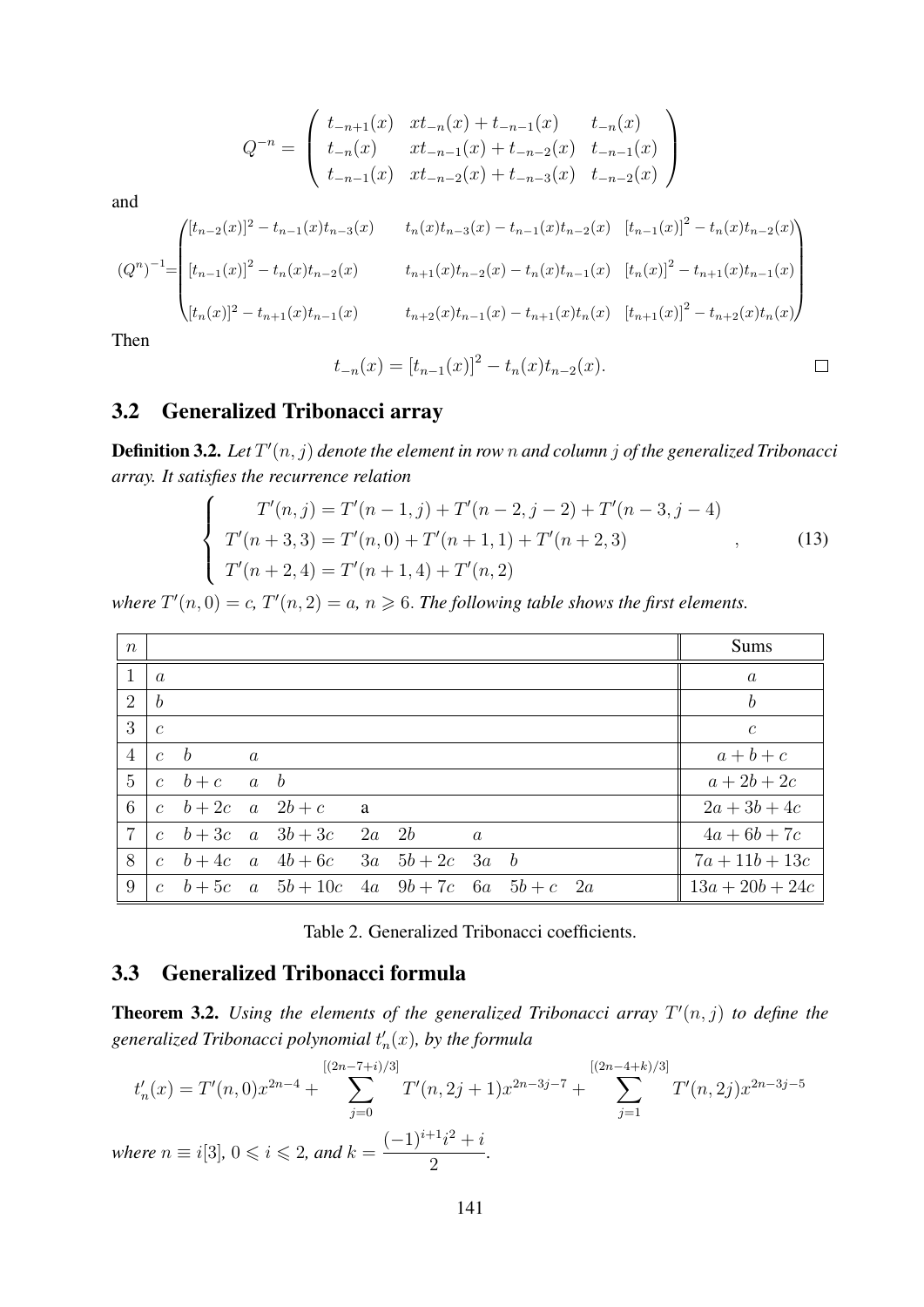*Proof.* We distinguish three cases  $n \equiv 0.03$ ,  $n \equiv 1.03$  and  $n \equiv 2.03$ .

Firstly,  $n \equiv 0[3]$ .

By induction on *n*, it is clear the result is true for  $n = 6$  and  $n = 9$  by hypothesis. Assume that it is true for *i* such that  $0 \le i \le r + 2$ , then

$$
t'_{r}(x) = T'(r,0)x^{2r-4} + \sum_{j=0}^{(2r-9)/3} T'(r,2j+1)x^{2r-3j-7} + \sum_{j=1}^{(2r-6)/3} T'(r,2j)x^{2r-3j-5}
$$

and

$$
x^{2}t'_{r+2}(x) = T'(r+2,0)x^{2r+2} + \sum_{j=0}^{(2r-3)/3} T'(r+2,2j+1)x^{2r-3j-1} + \sum_{j=1}^{2r/3} T'(r+2,2j)x^{2r-3j+1}
$$

$$
xt'_{r+1}(x) = T'(r+1,0)x^{2r-1} + \sum_{j=0}^{(2r-6)/3} T'(r+1,2j+1)x^{2r-3j-4} + \sum_{j=1}^{(2r-3)/3} T'(r+1,2j)x^{2r-3j-2}
$$

by taking the sums of both equality and simplified them, we get

$$
\sum_{j=0}^{(2r-3)/3} T'(r+2,2j+1)x^{2r-3j-1} = T'(r+2,1)x^{2r-1} + T'(r+2,3)x^{2r-4} + \sum_{j=0}^{(2r-9)/3} T'(r+2,2j+5)x^{2r-3j-7}
$$
  

$$
\sum_{j=1}^{2r/3} T'(r+2,2j)x^{2r-3j+1} = T'(r+2,2)x^{2r-2} + T'(r+2,4)x^{2r-5} + \sum_{j=1}^{(2r-6)/3} T'(r+2,2j+4)x^{2r-3j-5}
$$
  

$$
\sum_{j=0}^{(2r-6)/3} T'(r+1,2j+1)x^{2r-3j-4} = T'(r+1,1)x^{2r-4} + \sum_{j=0}^{(2r-9)/3} T'(r+1,2j+3)x^{2r-3j-7}
$$
  

$$
\sum_{j=1}^{(2r-3)/3} T'(r+1,2j)x^{2r-3j-2} = T'(r+1,2)x^{2r-5} + \sum_{j=1}^{(2r-6)/3} T'(r+1,2j+2)x^{2r-3j-5}
$$

according to the definition of generalized Tribonacci polynomials (10), we have

$$
x^{2}t'_{r+2}(x) + xt'_{r+1}(x) + t'_{r}(x)
$$
  
=  $T'(r+2, 0)x^{2r+2} + [T'(r+2, 3) + T'(r+1, 1) + T'(r, 0)]x^{2r-4}$   
+  $[T'(r+1, 0) + T'(r+2, 1)]x^{2r-1}$   
 $+ \sum_{j=0}^{(2r-9)/3} [T'(r+2, 2j+5) + T'(r+1, 2j+3) + T'(r, 2j+1)]x^{2r-3j-7}$   
+  $[T'(r+2, 4) + T'(r+1, 2)]x^{2r-5}$   
 $+ \sum_{j=1}^{(2r-6)/3} [T'(r+2, 2j+4) + T'(r+1, 2j+2) + T'(r, 2j)]x^{2r-3j-5}$   
+  $T'(r+2, 2)x^{2r-2}$ .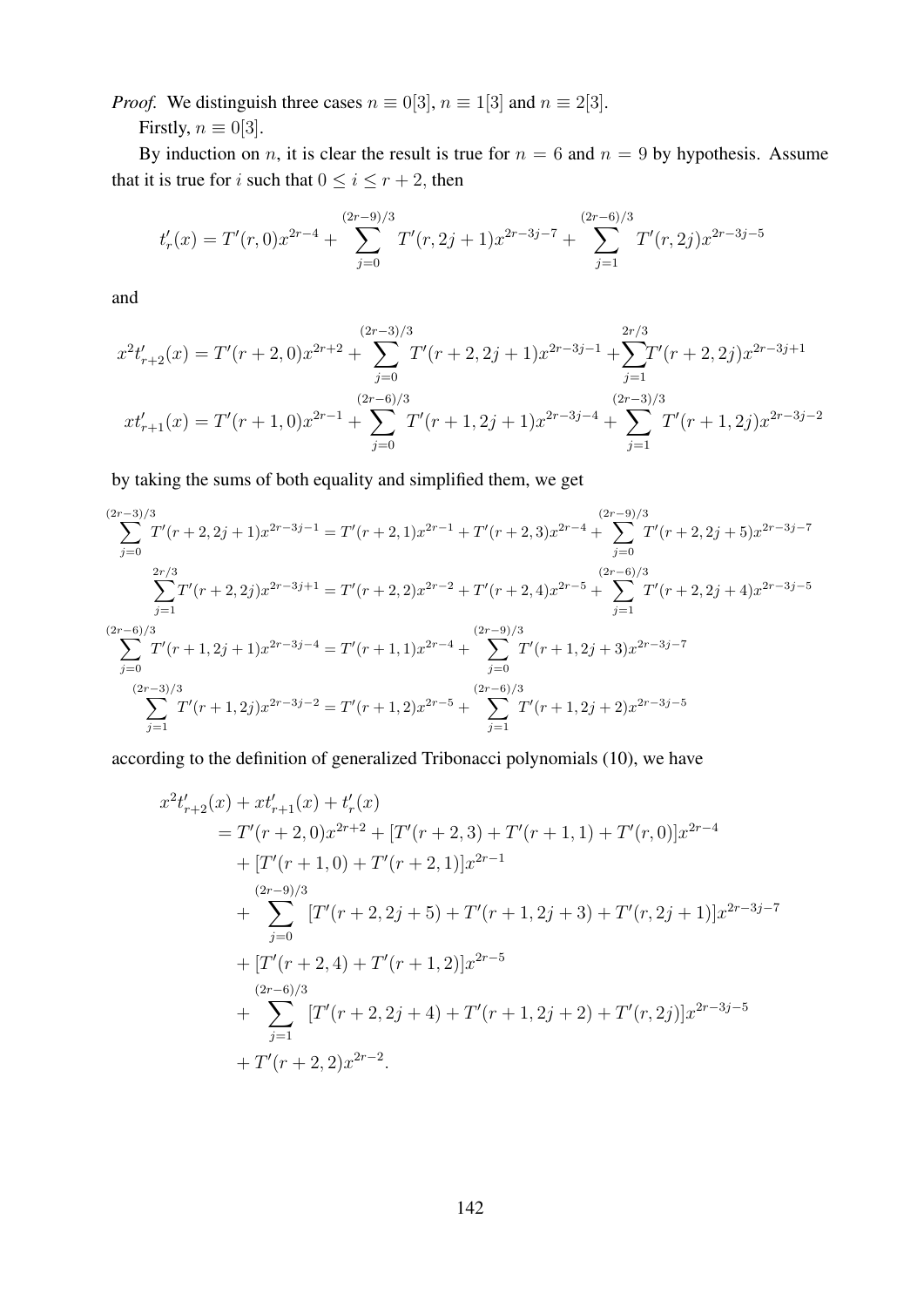Since

$$
T'(r+3,3) = T'(r+2,3) + T'(r+1,1) + T'(r,0),
$$
  
\nand 
$$
T'(r+3,1) = T'(r+1,0) + T'(r+2,1),
$$
  
\n
$$
T'(r+3,2j+5) = T'(r+2,2j+5) + T'(r+1,2j+3) + T'(r,2j+1),
$$
  
\nand 
$$
T'(r+2,0) = T'(r+3,0)
$$
  
\n
$$
T'(r+3,2j+4) = T'(r+2,2j+4) + T'(r+1,2j+2) + T'(r,2j)
$$
  
\nand 
$$
T'(r+3,2) = T'(r+2,2),
$$
  
\n
$$
T'(r+3,4) = T'(r+2,4) + T'(r+1,2),
$$

then

$$
x^{2}t'_{r+2}(x) + xt'_{r+1}(x) + t'_{r}(x) = T'(r+3,0)x^{2r+2} + T'(r+3,3)x^{2r-4}
$$
  
+  $T'(r+3,1)x^{2r-1} + T'(r+3,2)x^{2r-2} + T'(r+3,4)x^{2r-5}$   
+  $\sum_{j=0}^{(2r-9)/3} T'(r+3,2j+5)x^{2r-3j-7}$   
+  $\sum_{j=1}^{(2r-6)/3} T'(r+3,2j+4)x^{2r-3j-5}$ 

Also, we rewrite the sums in the right-hand side of the last equality, as follows

$$
\sum_{j=0}^{(2r-9)/3} T'(r+3,2j+5)x^{2r-3j-7} = \sum_{j=0}^{(2r-3)/3} T'(r+3,2j+1)x^{2r-3j-1}
$$
  
-  $T'(r+3,1)x^{2r-1} - T'(r+3,3)x^{2r-4}$   

$$
\sum_{j=1}^{(2r-6)/3} T'(r+3,2j+4)x^{2r-3j-5} = \sum_{j=1}^{(2r)/3} T'(r+3,2j)x^{2r-3j+1}
$$
  
-  $T'(r+3,2)x^{2r-2} - T'(r+3,4)x^{2r-5}$ 

Finally,

$$
x^{2}t'_{r+2}(x) + xt'_{r+1}(x) + t'_{r}(x) = T'(r+3,0) + \sum_{j=0}^{(2r-3)/3} T'(r+3,2j+1)x^{2r-3j-1}
$$
  
+ 
$$
\sum_{j=1}^{(2r)/3} T'(r+3,2j)x^{2r-3j+1}
$$
  
=  $t'_{r+3}(x)$ .

Thus, the formula is true for any positive integer  $n \equiv 0.03$ . Analogously, we use the same technique with the other case  $n \equiv 1[3]$  and  $n \equiv 2[3]$  $\Box$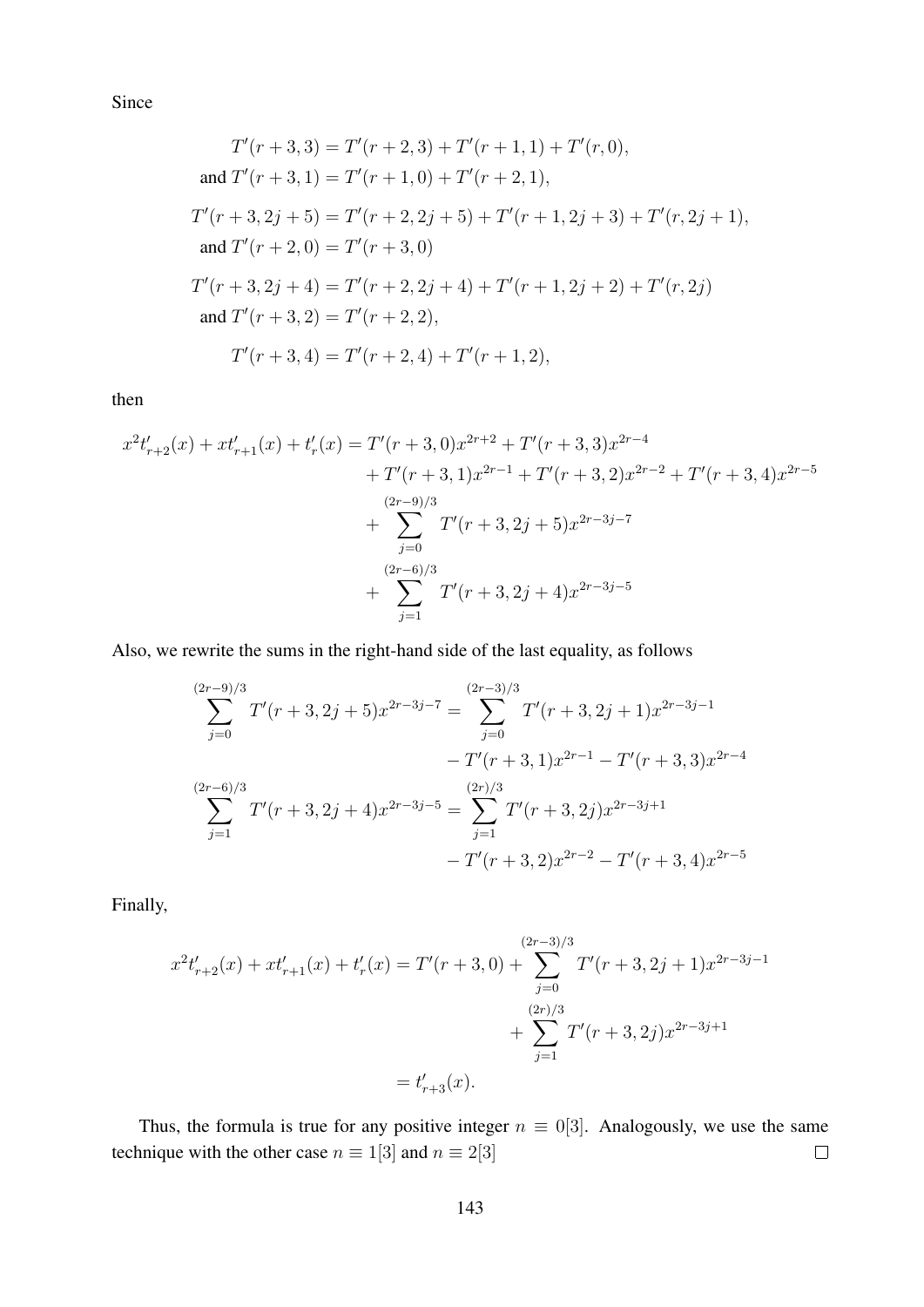**Theorem 3.3.** *For*  $n \geq 0$ *, we have* 

$$
t_n(x) = \frac{1}{\lambda} \left( \Re_1^{n+1} (\Re_2 - \Re_3) + \Re_2^{n+1} (\Re_3 - \Re_1) + \Re_3^{n+1} (\Re_1 - \Re_2) \right),
$$

*where*  $\lambda = (\Re_1 - \Re_2)(\Re_1 - \Re_3)(\Re_2 - \Re_3)$  *and*  $\Re_1$ ,  $\Re_2$ ,  $\Re_3$  *are the distinct roots of the characteristic polynomial of* (1)*.*

*Proof.* Using the diagonalization of the generating matrix Q, so the characteristic equation of the generating matrix Q is

$$
0 = |Q - tI_3| = \left| \begin{pmatrix} x^2 - t & x & 1 \\ 1 & -t & 0 \\ 0 & 1 & -t \end{pmatrix} \right| = -t^3 + x^2t^2 + xt + 1.
$$

Let  $\mathfrak{R}_1, \mathfrak{R}_2$  and  $\mathfrak{R}_3$  be the roots of the characteristic equation  $-t^3 + x^2t^2 + xt + 1 = 0$  and also  $\mathfrak{R}_1$ ,  $\mathfrak{R}_2$  and  $\mathfrak{R}_3$  be the three eigenvalues of the square matrix Q.

Let  $P$  is a matrix of eigenvalues, we get

$$
P = \left(\begin{array}{ccc} \mathfrak{R}_1^2 & \mathfrak{R}_2^2 & \mathfrak{R}_3^2 \\ \mathfrak{R}_1 & \mathfrak{R}_2 & \mathfrak{R}_3 \\ 1 & 1 & 1 \end{array}\right)
$$

and

$$
P^{-1}=\frac{1}{\lambda}\left(\begin{array}{ccc}\mathfrak{R}_2-\mathfrak{R}_3&\mathfrak{R}_3^2-\mathfrak{R}_2^2&\mathfrak{R}_2\mathfrak{R}_3(\mathfrak{R}_2-\mathfrak{R}_3)\\\mathfrak{R}_3-\mathfrak{R}_1&\mathfrak{R}_1^2-\mathfrak{R}_3^2&\mathfrak{R}_1\mathfrak{R}_3(\mathfrak{R}_3-\mathfrak{R}_1)\\\mathfrak{R}_1-\mathfrak{R}_2&\mathfrak{R}_2^2-\mathfrak{R}_1^2&\mathfrak{R}_1\mathfrak{R}_2(\mathfrak{R}_1-\mathfrak{R}_2)\end{array}\right)
$$

where  $\lambda = (\mathfrak{R}_1 - \mathfrak{R}_2)(\mathfrak{R}_1 - \mathfrak{R}_3)(\mathfrak{R}_2 - \mathfrak{R}_3)$ . Now, let

$$
D = \left( \begin{array}{ccc} \mathfrak{R}_1 & 0 & 0 \\ 0 & \mathfrak{R}_2 & 0 \\ 0 & 0 & \mathfrak{R}_3 \end{array} \right),
$$

i.e.,  $D$  is the diagonal matrix in which the eigenvalues of  $Q$  are on the main diagonal. Then  $Q = PDP^{-1}$ , so we get

$$
\begin{array}{llll} Q^n = PD^nP^{-1} & & \\ & = \frac{1}{\lambda} \left( \begin{array}{ccc} \mathfrak{R}_1^{n+2} & \mathfrak{R}_2^{n+2} & \mathfrak{R}_3^{n+2} \\ \mathfrak{R}_1^{n+1} & \mathfrak{R}_2^{n+1} & \mathfrak{R}_3^{n+1} \\ \mathfrak{R}_1^n & \mathfrak{R}_2^n & \mathfrak{R}_3^n \end{array} \right) \left( \begin{array}{ccc} \mathfrak{R}_2 - \mathfrak{R}_3 & \mathfrak{R}_3^2 - \mathfrak{R}_2^2 & \mathfrak{R}_2 \mathfrak{R}_3 (\mathfrak{R}_2 - \mathfrak{R}_3) \\ \mathfrak{R}_3 - \mathfrak{R}_1 & \mathfrak{R}_1^2 - \mathfrak{R}_3^2 & \mathfrak{R}_1 \mathfrak{R}_3 (\mathfrak{R}_3 - \mathfrak{R}_1) \\ \mathfrak{R}_1 - \mathfrak{R}_2 & \mathfrak{R}_2^2 - \mathfrak{R}_1^2 & \mathfrak{R}_1 \mathfrak{R}_2 (\mathfrak{R}_1 - \mathfrak{R}_2) \end{array} \right). \end{array}
$$

Finally

$$
t_n(x) = \frac{1}{\lambda} \left( \Re_1^{n+1} (\Re_2 - \Re_3) + \Re_2^{n+1} (\Re_3 - \Re_1) + \Re_3^{n+1} (\Re_1 - \Re_2) \right).
$$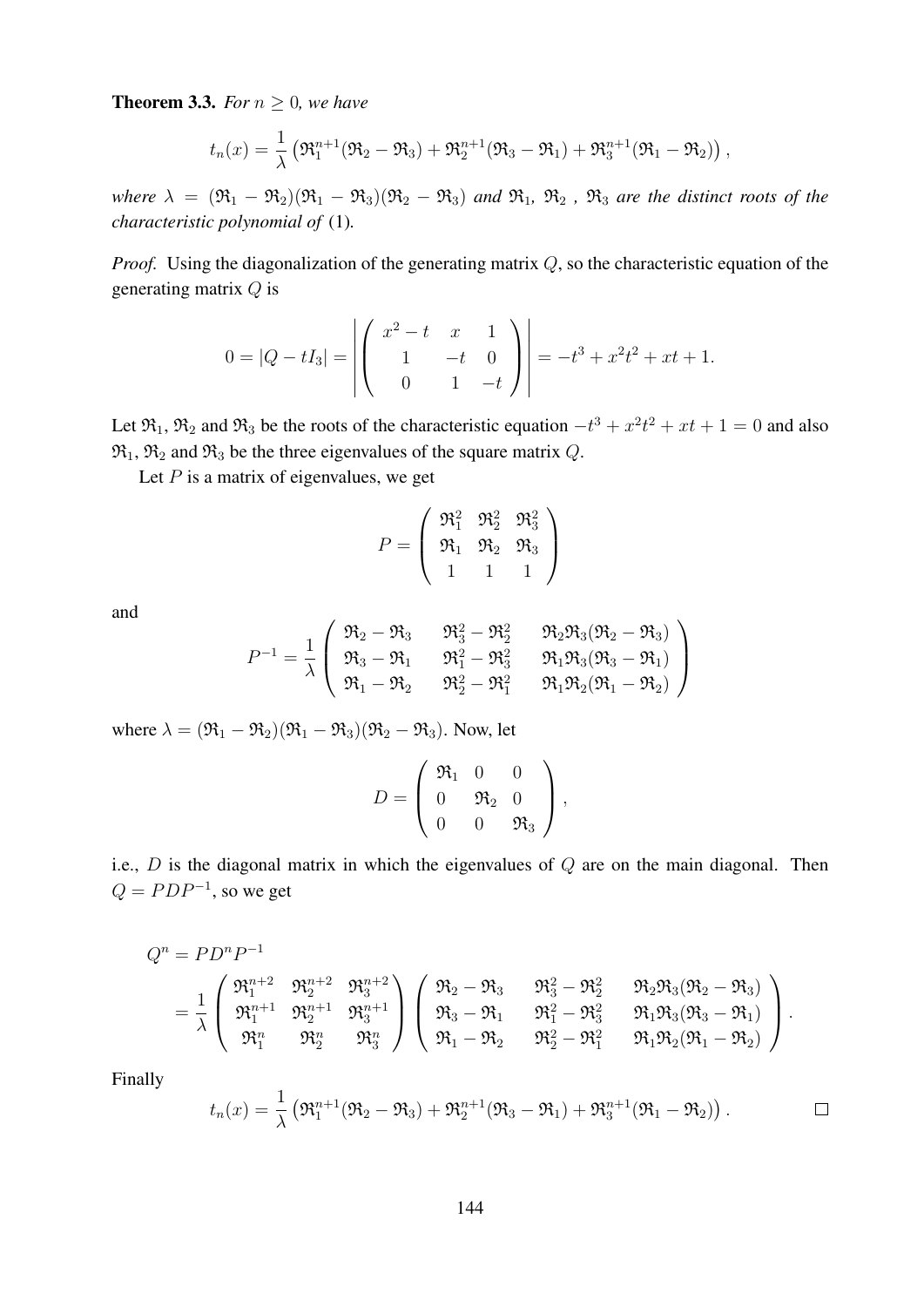# 3.4 Generating functions of the generalized Tribonacci sequence and polynomials

**Theorem 3.4.** Let  $T_n'$  denote the n-th term of the generalized Tribonacci sequence, then the *generating functions of the generalized Tribonacci sequence is given by*

$$
T'_n = \frac{\alpha^{n-3}((a+b)\alpha+b+c\alpha^2)}{(\alpha-\beta)(\alpha-\gamma)} + \frac{\beta^{n-3}((a+b)\beta+b+c\beta^2)}{(\beta-\alpha)(\beta-\gamma)} + \frac{\gamma^{n-3}((a+b)\gamma+b+c\gamma^2)}{(\gamma-\alpha)(\gamma-\beta)}.
$$

*Proof.* By using the Theorem 2.1 and the generating function of the Tribonacci sequence (3). We get the results.  $\Box$ 

Theorem 3.5. *The* n*-th generalized Tribonacci polynomials is given by*

$$
t_n'(x) = \frac{\mathfrak{R}_1^{n-3}((a+bx)\mathfrak{R}_1 + b + c\mathfrak{R}_1^2)}{(\mathfrak{R}_1 - \mathfrak{R}_2)(\mathfrak{R}_1 - \mathfrak{R}_3)} + \frac{\mathfrak{R}_2^{n-3}((a+bx)\mathfrak{R}_2 + b + c\mathfrak{R}_2^2)}{(\mathfrak{R}_2 - \mathfrak{R}_1)(\mathfrak{R}_2 - \mathfrak{R}_3)} + \frac{\mathfrak{R}_3^{n-3}((a+bx)\mathfrak{R}_3 + b + c\mathfrak{R}_3^2)}{(\mathfrak{R}_3 - \mathfrak{R}_1)(\mathfrak{R}_3 - \mathfrak{R}_2)},
$$

*where*  $\mathfrak{R}_1$ ,  $\mathfrak{R}_2$  *and*  $\mathfrak{R}_3$  *are the distinct roots of the equation* (5)*.* 

*Proof.* Using the relation between Tribonacci polynomials and generalized Tribonacci polynomials (Theorem 3.1) and the formula of Tribonacci polynomial (Eq (4)).  $\Box$ 

**Proposition 3.3.** *For*  $n \geq 4$ *, we have* 

$$
\mathfrak{R}^n = t_{n-1}(x)\mathfrak{R}^2 + [xt_{n-2}(x) + t_{n-3}(x)]\mathfrak{R} + t_{n-2}(x)
$$
\n(14)

*where* R *stands for a root of the equation* (5)*.*

*Proof.* By induction on *n*.

**Proposition 3.4.** *For any integer*  $n \geq 3$ 

$$
(\mathfrak{R}_1^n + \mathfrak{R}_2^n + \mathfrak{R}_3^n) = t_{n+1}(x) + xt_{n-1}(x) + 2t_{n-2}(x)
$$
\n(15)

 $\Box$ 

**Theorem 3.6.** *For*  $n \geq 1$ *, we have* 

$$
t_{3n-1}(x) = \sum_{i=0}^{n} \sum_{j=0}^{i} {n \choose i} {i \choose j} x^{i+j} t_{i+j-1}(x).
$$

*Proof.* Let  $\Re$  stand for a root of the equation (5). Then

$$
\left(\mathfrak{R}^3\right)^n = \sum_{i=0}^n \binom{n}{i} \left(x^2 \mathfrak{R}^2 + x \mathfrak{R}\right)^i
$$

$$
= \sum_{i=0}^n \sum_{j=0}^i \binom{n}{i} \binom{i}{j} \left(x\right)^{i+j} \mathfrak{R}^{i+j}.
$$

If we replace  $\Re$  to  $\Re_1$ ,  $\Re_2$ ,  $\Re_3$ , and using the equation (5), then we obtain

$$
t_{3n-1}(x) = \sum_{i=0}^{n} \sum_{j=0}^{i} {n \choose i} {i \choose j} x^{i+j} \left( \frac{\mathfrak{R}_1^{i+j}}{(\mathfrak{R}_1 - \mathfrak{R}_2)(\mathfrak{R}_1 - \mathfrak{R}_3)} + \frac{\mathfrak{R}_2^{i+j}}{(\mathfrak{R}_2 - \mathfrak{R}_1)(\mathfrak{R}_2 - \mathfrak{R}_3)} + \frac{\mathfrak{R}_3^{i+j}}{(\mathfrak{R}_3 - \mathfrak{R}_1)(\mathfrak{R}_3 - \mathfrak{R}_2)} \right)
$$
  
=
$$
\sum_{i=0}^{n} \sum_{j=0}^{i} {n \choose i} {i \choose j} (x)^{i+j} t_{i+j-1}(x).
$$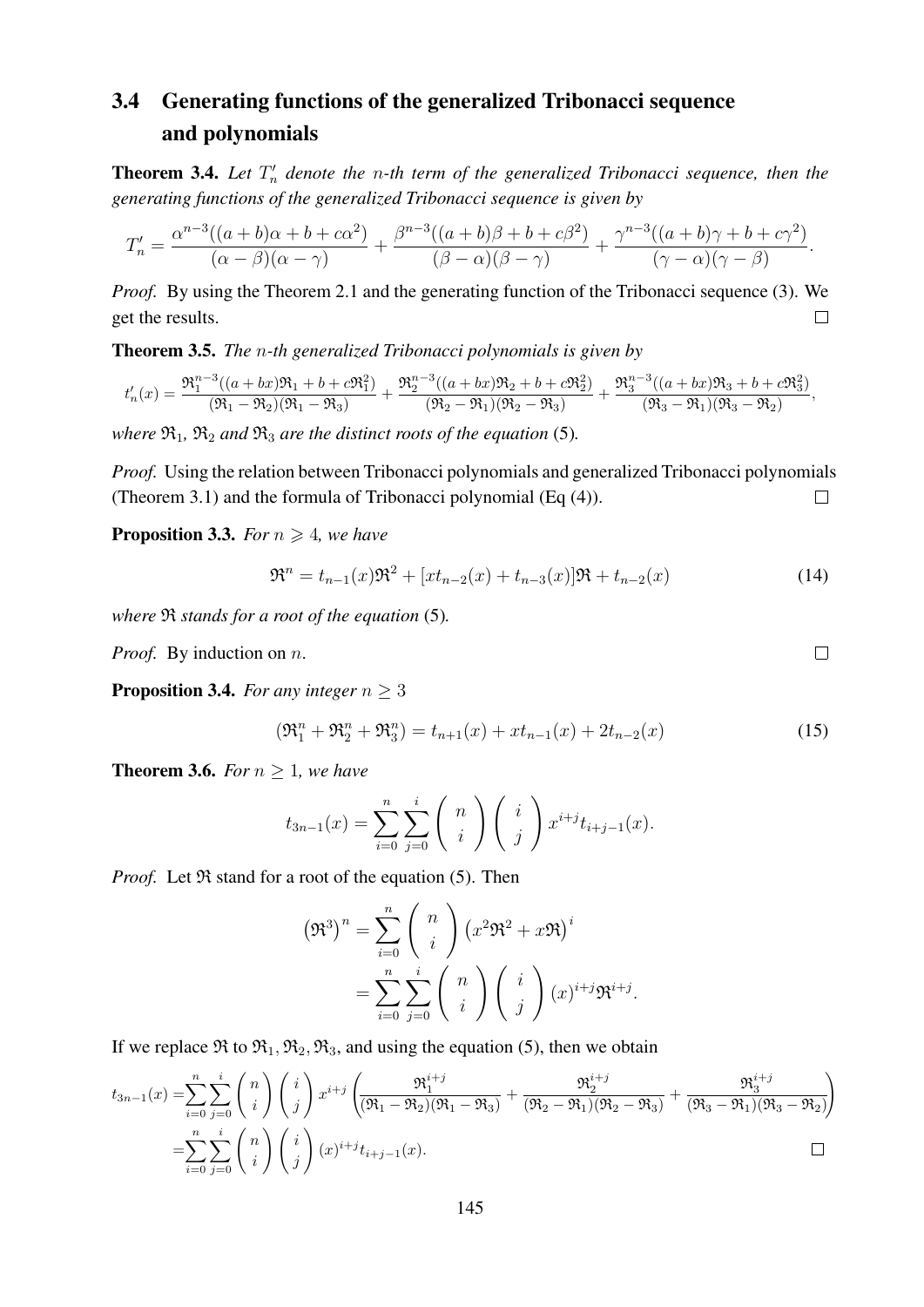#### 3.5 Generating matrix of the Tricobsthal polynomials

The generating matrix of the Tricobsthal polynomial are introducing by  $Q'$ 

$$
Q' = \left[ \begin{array}{rrr} 1 & x & x^2 \\ 1 & 0 & 0 \\ 0 & 1 & 0 \end{array} \right].
$$

We can prove that by induction on  $n$ :

$$
(Q')^{n} = \begin{pmatrix} 1 & x & x^{2} \\ 1 & 0 & 0 \\ 0 & 1 & 0 \end{pmatrix}^{n} = \begin{pmatrix} J_{n+1}(x) & J_{n+2}(x) - J_{n+1}(x) & x^{2} J_{n}(x) \\ J_{n}(x) & J_{n+1}(x) - J_{n}(x) & x^{2} J_{n-1}(x) \\ J_{n-1}(x) & J_{n}(x) - J_{n-1}(x) & x^{2} J_{n-2}(x) \end{pmatrix}.
$$

**Theorem 3.7.** *For*  $n \geq 4$ *, we have* 

$$
J'_n(x) = (c_1x + c_0)J_{n-2}(x) + b[J_{n-1}(x) - J_{n-2}(x)] + ax^2J_{n-3}(x),
$$
\n(16)

*where*  $c_1 \geq 0$  *and*  $a, b, c_0$  *are non-negative integers.* 

*Proof.* Using the same technique as in Theorem 3.1.

**Theorem 3.8.** *For*  $n > 0$ *,we have* 

$$
J_n(x) = \frac{1}{\lambda} \left[ (\mathfrak{R}'_1)^{n+1} (\mathfrak{R}'_2 - \mathfrak{R}'_3) + (\mathfrak{R}'_2)^{n+1} (\mathfrak{R}'_3 - \mathfrak{R}'_1) + (\mathfrak{R}'_3)^{n+1} (\mathfrak{R}'_1 - \mathfrak{R}'_2) \right],
$$

where  $\lambda' = (\mathfrak{R}'_1 - \mathfrak{R}'_2)(\mathfrak{R}'_1 - \mathfrak{R}'_3)(\mathfrak{R}'_2 - \mathfrak{R}'_3)$  and  $\mathfrak{R}'_1$ ,  $\mathfrak{R}'_2$ ,  $\mathfrak{R}'_3$  are the distinct roots of the *characteristic polynomial of* (6)

$$
t^3 - t^2 - xt - x^2 = 0.
$$

*Proof.* Using the same technique as in Theorem 3.3.

**Proposition 3.5.** *For any integer*  $n \geq 3$ 

$$
\left(\mathfrak{R}_{1}^{"n} + \mathfrak{R}_{2}^{"n} + \mathfrak{R}_{3}^{"n}\right) = J_{n+1}(x) + xJ_{n-1}(x) + 2x^{2}J_{n-2}(x),\tag{17}
$$

where  $\mathfrak{R'}_1$ ,  $\mathfrak{R'}_2$  *and*  $\mathfrak{R'}_3$  *are the distinct roots of the equation* (9)

**Proposition 3.6.** *For*  $n \geq 3$ *, we have* 

$$
\mathfrak{R}^{n} = J_{n-1}(x)\mathfrak{R}^{2} + [J_{n}(x) - J_{n-1}(x)]\mathfrak{R}^{2} + x^{2}J_{n-2}(x),
$$

where  $\mathfrak{R}'$  stands for a root of the equation (8).

*Proof.* The proof of this proposition doing by induction on n.

**Theorem 3.9.** *For*  $n \geq 1$ *, we have* 

$$
J_{3n-1}(x) = \sum_{i=0}^{n} \sum_{k=0}^{i} {n \choose i} {i \choose k} (x)^{2n-i-k} J_{i+k-1}(x).
$$

*Proof.* Using the same technique as in Theorem 3.6.

 $\Box$ 

 $\Box$ 

 $\Box$ 

 $\Box$